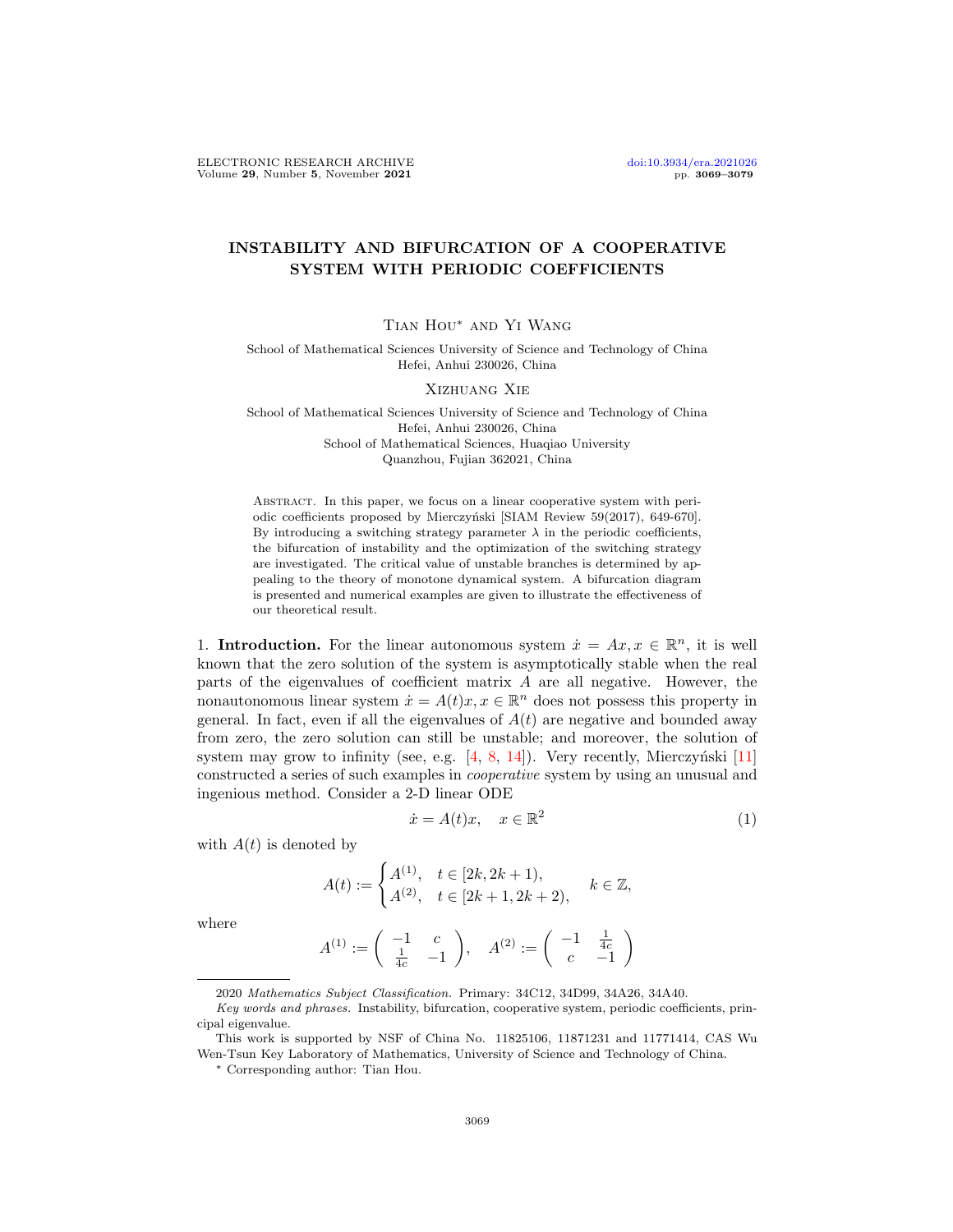and  $c$  is a positive number. For the sake of convenience, one can also rewrite the system [\(1\)](#page-0-0) as:

$$
\begin{cases}\n\dot{x}_1 = a_{11}(t)x_1 + a_{12}(t)x_2, \\
\dot{x}_2 = a_{21}(t)x_1 + a_{22}(t)x_2,\n\end{cases}
$$

where

$$
a_{11}(t) = a_{22}(t) = -1, \t t \in [2k, 2k + 2), k \in \mathbb{Z},
$$
  

$$
a_{12}(t) = \begin{cases} c, & t \in [2k, 2k + 1), \\ \frac{1}{4c}, & t \in [2k + 1, 2k + 2), \end{cases} k \in \mathbb{Z}
$$

and

$$
a_{21}(t) = \begin{cases} \frac{1}{4c}, & t \in [2k, 2k+1), \\ c, & t \in [2k+1, 2k+2), \end{cases} \quad k \in \mathbb{Z}.
$$

Recall that a linear system is *cooperative* (resp., *strongly cooperative*) if, for each  $t \in \mathbb{R}$ , the matrix  $A(t)$  has nonnegative (resp., positive) off-diagonal entries. Clearly, system [\(1\)](#page-0-0) is a (strongly) cooperative periodic linear system with period 2. In the biological science and population ecology, cooperative behavior means that an increase in the density of one species will enhance the growth of the other, which abounds across all domains of life, from animals to microbes. This type of interaction among species is widely used by theoretical ecologists to explain biological phenomena (see  $[2, 5, 10, 12]$  $[2, 5, 10, 12]$  $[2, 5, 10, 12]$  $[2, 5, 10, 12]$  $[2, 5, 10, 12]$  $[2, 5, 10, 12]$  $[2, 5, 10, 12]$ ). For example, system  $(1)$  is usually described by some bacterial populations that they always switch between two states (dormant vs. active). If we let  $x_1$  stand for the density of bacteria in the dormant stage and  $x_2$  for the density of bacteria in the active stage, then  $a_{12}(t)$  (resp.,  $a_{21}(t)$ ) describes the transition rate from the active state to the dormant state (resp., from the dormant state to the active state) at time  $t$ . It is now well-known that a (strongly) cooperative differential equation generates a classical (strongly) monotone dynamical system (see  $[7, 13]$  $[7, 13]$  $[7, 13]$ ).

Clearly, for each t, the eigenvalues of the matrix  $A(t)$  are both  $-\frac{1}{2}$  and  $-\frac{3}{2}$ . Mierczyński  $[11]$  has shown that the zero solution of such a system can be unstable for any  $c > 0$  sufficiently large. More precisely, let  $X(t; s)$  stand for the transition matrix of system  $(1)$ , and let P be the Poincaré map of system  $(1)$ . Then

$$
P = X(2; 0) = e^{A^{(2)}} \cdot e^{A^{(1)}}
$$

.

It follows that

$$
X(2k; 0) = (X(2; 0))^k = P^k, \qquad k = 1, 2, \cdots.
$$

Note that

$$
X(t;0) := \begin{cases} \exp(tA^{(1)}), & t \in [0,1), \\ \exp((t-1)A^{(2)}) \exp A^{(1)}, & t \in [1,2). \end{cases}
$$

So, the Poincaré map  $P$  can be directly calculated as

$$
P = e^{A^{(2)}} \cdot e^{A^{(1)}} = e^{-2} \left( \begin{array}{cc} \cosh^2(\frac{1}{2}) + \frac{1}{4c^2} \sinh^2(\frac{1}{2}) & (2c + \frac{1}{2c}) \cosh(\frac{1}{2}) \sinh(\frac{1}{2}) \\ (2c + \frac{1}{2c}) \cosh(\frac{1}{2}) \sinh(\frac{1}{2}) & \cosh^2(\frac{1}{2}) + 4c^2 \sinh^2(\frac{1}{2}) \end{array} \right).
$$

As a consequence, the principal eigenvalue of P is larger than 1 when  $c > 2.13834$ , which implies that any nontrivial solution of system  $(1)$  will grow to infinity. Thus, the zero solution is unstable. In addition, Mierczyński  $[11]$  adopted another more easier way, Peano-Baker series, to estimate the principal eigenvalue of P and obtain the similar results.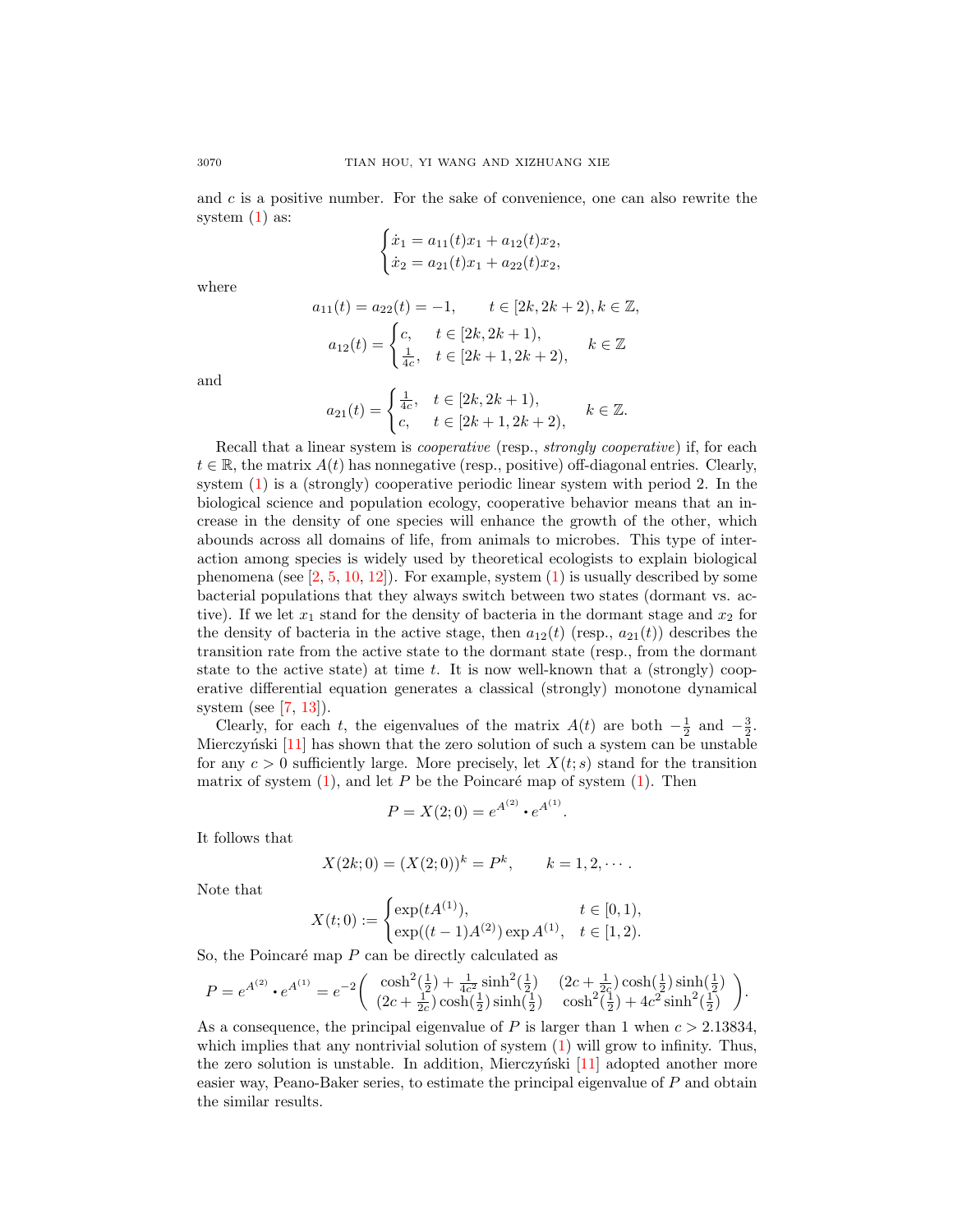In the present paper, for the linear 2-periodic system [\(1\)](#page-0-0), we will focus on the optimization of a switching strategy for instability between the matrices  $A^{(1)}$  and  $A^{(2)}$  in a period of time. For this purpose, a switching strategy parameter  $\lambda \in (0, 2)$ is introduced into system [\(1\)](#page-0-0) as:

$$
\dot{x} = A_{\lambda}(t)x, \quad x \in \mathbb{R}^2,
$$

where

$$
A_{\lambda}(t) := \begin{cases} A^{(1)}, & t \in [2k, 2k + \lambda), \\ A^{(2)}, & t \in [2k + \lambda, 2k + 2), \end{cases} k \in \mathbb{Z}, \lambda \in (0, 2).
$$

The main purpose of this paper is to analyze the instability of the zero solution of the above system with respect to the switching parameter  $\lambda \in (0, 2)$ . We obtain a complete distribution in  $\lambda$ -c parameter plane corresponding to the instability of the zero solution in terms of simple inequality of the parameters  $\lambda$  and c (see Theorem [2.2\)](#page-3-0). Furthermore, we present the bifurcation diagram (see Figure 2.1). The optimization value of the parameter  $\lambda$  is also given in the unstable region (see Theorem [2.3\)](#page-5-0).

The paper is organized as follows. Section 2 is devoted to study the relationship between parameters  $\lambda$  and c and the instability of the zero solution by using Poincaré map and transition matrix. Further, we gain the optimal strategy values of unstable branches of the zero solution and present the branch graph of instability. In Section 3, we provide some numerical simulations to illustrate the main theoretical results. This paper ends with a discussion in Section 4.

2. Instability and bifurcation. Consider the following linear cooperative system with a parameter  $\lambda$ ,

<span id="page-2-0"></span>
$$
\dot{x} = A_{\lambda}(t)x, \quad x \in \mathbb{R}^2,
$$
\n<sup>(2)</sup>

where

<span id="page-2-1"></span>
$$
A_{\lambda}(t) := \begin{cases} A^{(1)}, & t \in [2k, 2k + \lambda), \\ A^{(2)}, & t \in [2k + \lambda, 2k + 2), \end{cases} k \in \mathbb{Z}, \lambda \in (0, 2).
$$

Here, the parameter  $\lambda$  represents the strategy parameter switching between two systems in a period.

Clearly, system [\(1\)](#page-0-0) is a special case of system [\(2\)](#page-2-0) (with  $\lambda=1$ ). The eigenvalues of  $A_{\lambda}(t)$  are both  $-\frac{1}{2}$  and  $-\frac{3}{2}$  for each  $t \in \mathbb{R}$ . A direct calculation yields the following transition matrix associated with system [\(2\)](#page-2-0) as

$$
X(t;s) = \begin{cases} \exp((t-s)A^{(1)}), & s,t \in [2k, 2k + \lambda), \\ \exp((t-s)A^{(2)}), & s,t \in [2k + \lambda, 2k + 2), \end{cases} k = 1, 2, \cdots.
$$

When restricted to the interval [0,2), the transition matrix is reduced to

$$
X(t;0) = \begin{cases} \exp(tA^{(1)}), & t \in [0,\lambda), \\ \exp((t-\lambda)A^{(2)})\exp(\lambda A^{(1)}), & t \in [\lambda,2). \end{cases}
$$

Let us first define the Poincaré map  $Q$  of system  $(2)$ , that is,

$$
Q = X(2,0) = e^{(2-\lambda)A^{(2)}} \cdot e^{\lambda A^{(1)}}.
$$

Since  $X(2k+2; 2k) = X(2; 0)$  for any  $k \in \mathbb{Z}$ , we have

$$
X(2k; 0) = (X(2; 0))^k = Q^k, \quad k = 1, 2, \cdots.
$$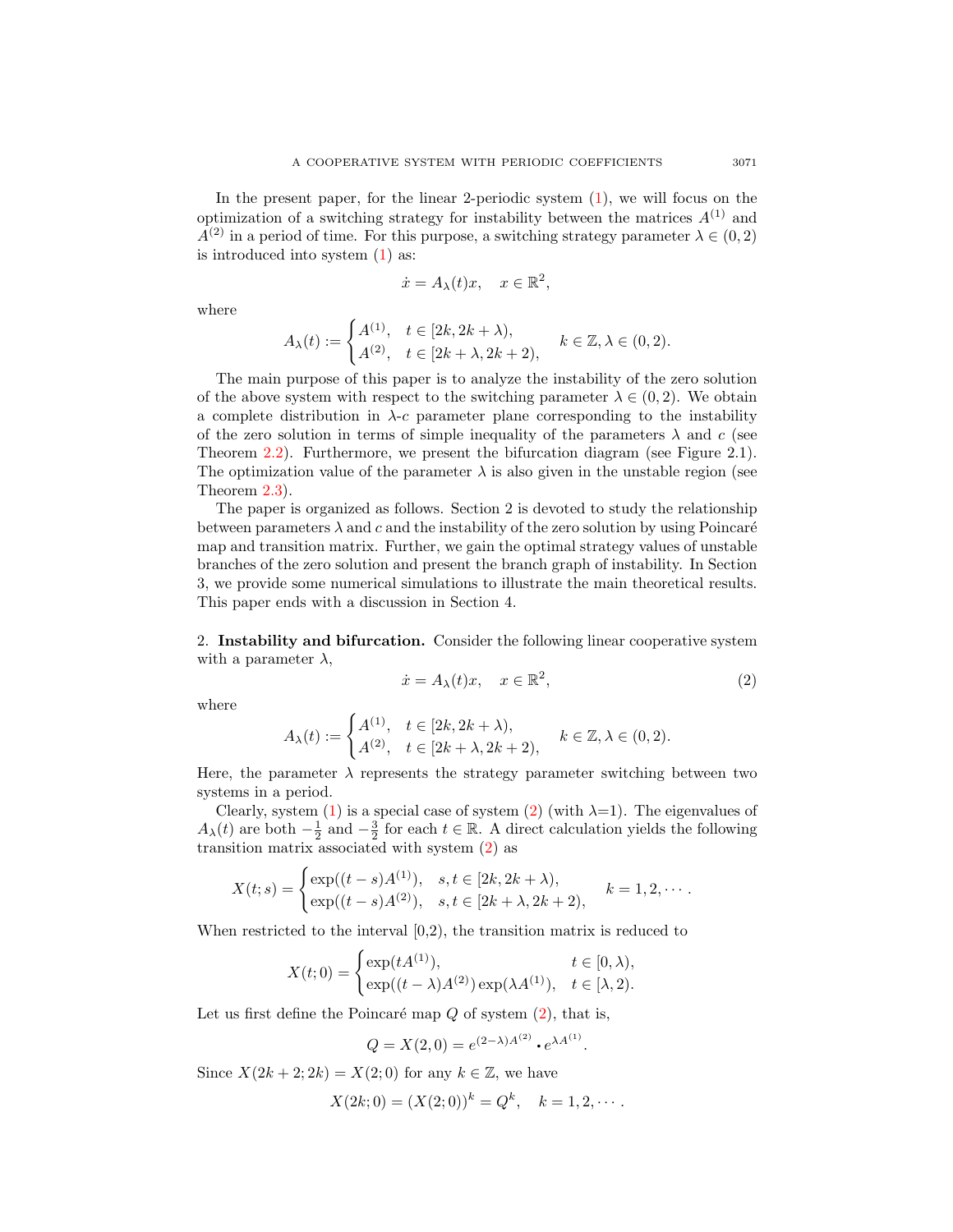Let  $\mathcal M$  stand for the family of real  $2 \times 2$  matrices with off-diagonal entries positive, and let P stand for the family of real  $2 \times 2$  matrices with all entries positive. For any  $A \in \mathcal{M}$ , one has the following proposition.

<span id="page-3-1"></span>**Lemma 2.1.** Let  $A = [a_{ij}]_{i,j=1}^2 \in \mathcal{M}$ . Then the following three statements are true: (i)  $e^{tA} \in \mathcal{P}$  for all  $t > 0$ .

- (ii) A has two real eigenvalues (denoted  $\mu < \theta$ ). In particular, if  $A \in \mathcal{P}$ , then the principal eigenvalue  $\theta$  is simple and  $\theta > |\mu|$ , where the principal eigenvalue is the largest of the eigenvalues of A.
- (iii) An eigenvector  $\xi$  corresponding to  $\theta$  can be taken to have its coordinates positive.

*Proof.* For (i)-(iii), see Proposition 2.2 and Theorem 2.5 in [\[11\]](#page-9-2). If  $A \in \mathcal{P}$ , it easily follows from Theorem 1.2 in [\[3\]](#page-9-8) that the principal eigenvalue  $\theta$  is simple and  $\theta > |\mu|.$ П

By virtue of Lemma [2.1,](#page-3-1) for any  $\lambda \in (0,2)$ , both  $e^{\lambda A^{(1)}}$  and  $e^{(2-\lambda)A^{(2)}}$  belong to  $P$ ; and hence, so is the Poincaré map  $Q$ . Furthermore, there exists a unique normalized principal eigenvector  $\xi$  corresponding to the principal eigenvalue  $\theta$  of  $Q$ with  $\xi \in \text{Int} \mathbb{R}^2_+$  and  $\theta > 0$ , where  $\text{Int} \mathbb{R}^2_+ := \{(x_1, x_2) \in \mathbb{R}^2 : x_1 > 0, x_2 > 0\}$ . Denote by  $x(t)$  the solution of system [\(2\)](#page-2-0) taking initial value x at time  $t = 0$ .  $x(t)$  is called to be Lyapunov stable (abbr. stable) if, given  $\epsilon > 0$ , there exists some  $\delta = \delta(\epsilon) > 0$ such that, for any other solution  $y(t)$  of system [\(2\)](#page-2-0) satisfying  $|x - y| < \delta$ , then  $|x(t) - y(t)| < \epsilon$  for any  $t \geq 0$ . A solution which is not stable is said to be *unstable*.

For the special initial value  $\xi$ , one has

$$
\xi(2n) = X(2n,0)\xi = (X(2,0))^n \xi = Q^n \xi = \theta^n \xi, \quad n = 1,2,\cdots.
$$

If  $\theta > 1$ , then the solution  $\xi(t)$  will satisfy:

$$
|\xi(2n)| \to \infty
$$
 as  $n \to \infty$ ,

which entails that the solution  $\xi(t)$  is an unstable solution of system [\(2\)](#page-2-0).

Therefore, one needs to find the relationship between parameters  $\lambda$  and  $c$  so that  $\theta > 1$ . Our main result is given below, which provides a necessary and sufficient criterion for the instability of system [\(2\)](#page-2-0).

<span id="page-3-0"></span>**Theorem 2.2.** For  $\lambda \in (0, 2)$  and  $c > 0$ , the zero solution of system [\(2\)](#page-2-0) is unstable if and only if

$$
(2c - \frac{1}{2c})^2 [\cosh 1 - \cosh(1 - \lambda)] > 4(\cosh 2 - \cosh 1). \tag{3}
$$

*Proof. Sufficiency.* Recall that  $Q = X(2,0) = e^{(2-\lambda)A^{(2)}} \cdot e^{\lambda A^{(1)}}$ . A tedious calculation yields that

<span id="page-3-2"></span>
$$
Q = e^{-2} \cdot \left( \begin{array}{cc} H_1 & H_2 \\ H_3 & H_4 \end{array} \right)
$$

with

$$
H_1 = \cosh(\frac{\lambda}{2})\cosh(1-\frac{\lambda}{2}) + \frac{1}{4c^2}\sinh(\frac{\lambda}{2})\sinh(1-\frac{\lambda}{2}),
$$
  
\n
$$
H_2 = 2c\sinh(\frac{\lambda}{2})\cosh(1-\frac{\lambda}{2}) + \frac{1}{2c}\cosh(\frac{\lambda}{2})\sinh(1-\frac{\lambda}{2}),
$$
  
\n
$$
H_3 = \frac{1}{2c}\sinh(\frac{\lambda}{2})\cosh(1-\frac{\lambda}{2}) + 2c\cosh(\frac{\lambda}{2})\sinh(1-\frac{\lambda}{2}),
$$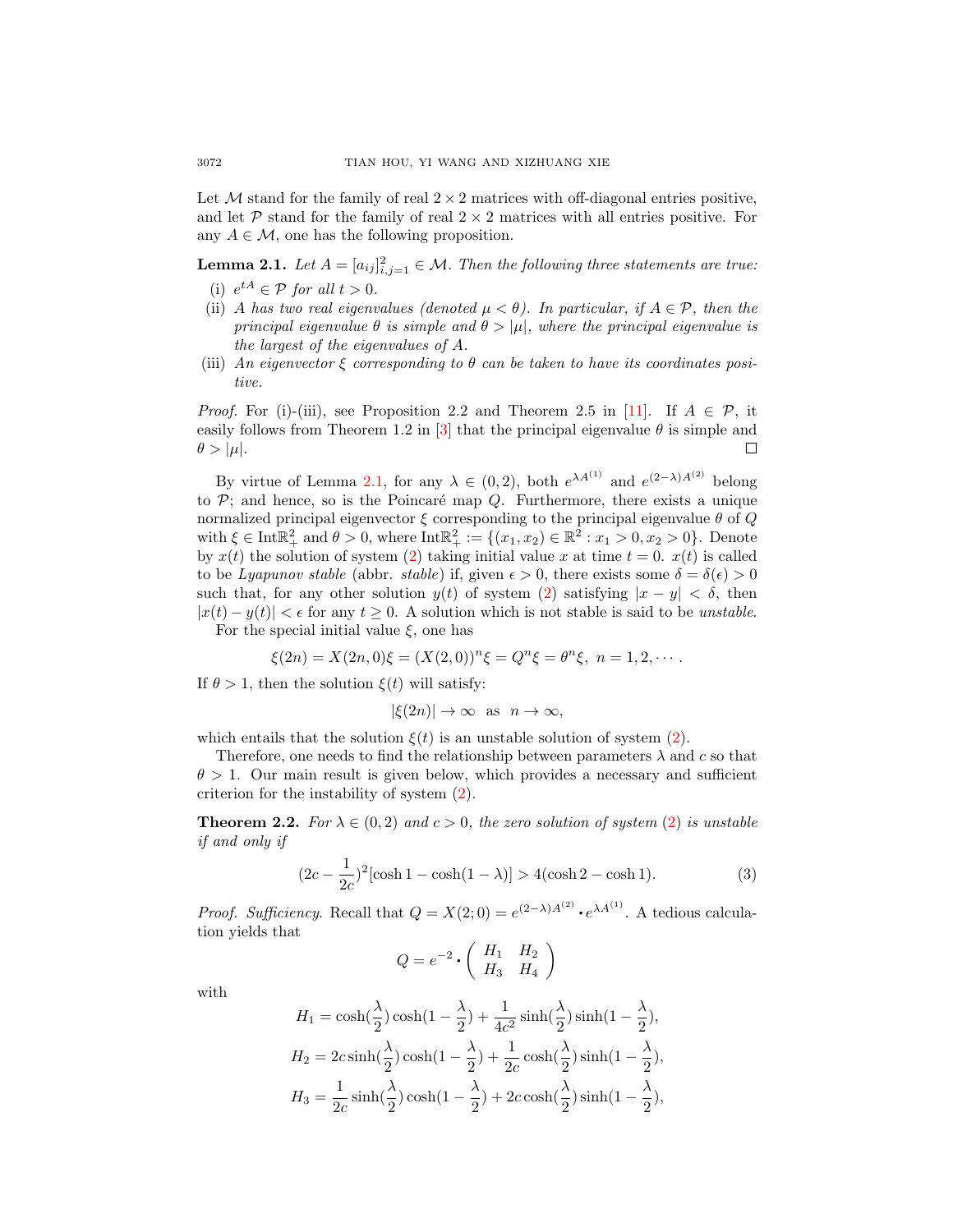$$
H_4 = \cosh(\frac{\lambda}{2})\cosh(1-\frac{\lambda}{2}) + 4c^2\sinh(\frac{\lambda}{2})\sinh(1-\frac{\lambda}{2}),
$$

which are all positive entries. Since the matrix  $Q$  belongs to  $\mathcal{P}$ , it follows from Lemma [2.1\(](#page-3-1)ii)-(iii) that  $\theta > 0$  is a simple eigenvalue with a positive eigenvector  $\xi$ . Let  $\mu$  be the other eigenvalue of Q. By Lemma [2.1\(](#page-3-1)ii), we have  $\theta > |\mu|$ . More precisely,  $\theta$  and  $\mu$  satisfy the following quadratic equation related to the variable  $m,$ 

$$
m^{2} - e^{-2} \left[ 2 \cosh(\frac{\lambda}{2}) \cosh(1 - \frac{\lambda}{2}) + (4c^{2} + \frac{1}{4c^{2}}) \sinh(\frac{\lambda}{2}) \sinh(1 - \frac{\lambda}{2}) \right] m + e^{-4} = 0.
$$

Solving the above equation, we obtain

$$
\theta = \frac{1}{2}e^{-2}\left[\sqrt{\left(2\cosh(\frac{\lambda}{2})\cosh(1-\frac{\lambda}{2})+(4c^2+\frac{1}{4c^2})\sinh(\frac{\lambda}{2})\sinh(1-\frac{\lambda}{2})\right)^2-4}+\left(2\cosh(\frac{\lambda}{2})\cosh(1-\frac{\lambda}{2})+(4c^2+\frac{1}{4c^2})\sinh(\frac{\lambda}{2})\sinh(1-\frac{\lambda}{2})\right)\right].
$$

Note that

$$
\cosh(\frac{\lambda}{2})\cosh(1-\frac{\lambda}{2}) = \frac{1}{2}(\cosh 1 + \cosh(1-\lambda)),
$$
  
\n
$$
\sinh(\frac{\lambda}{2})\sinh(1-\frac{\lambda}{2}) = \frac{1}{2}(\cosh 1 - \cosh(1-\lambda)).
$$

Then

$$
\theta = \frac{1}{4}e^{-2}\left[\sqrt{\left((2c+\frac{1}{2c})^2\cosh 1 - (2c-\frac{1}{2c})^2\cosh(1-\lambda)\right)^2 - 16} + (2c+\frac{1}{2c})^2\cosh 1 - (2c-\frac{1}{2c})^2\cosh(1-\lambda)\right].
$$

Consequently, we obtain that  $\theta > 1$  if and only if

$$
\sqrt{\left((2c+\frac{1}{2c})^2\cosh 1 - (2c-\frac{1}{2c})^2\cosh(1-\lambda)\right)^2 - 16}
$$
  
 
$$
+(2c+\frac{1}{2c})^2\cosh 1 - (2c-\frac{1}{2c})^2\cosh(1-\lambda) > 4e^2.
$$

Simplifying the above inequality, we obtain that  $\theta > 1$  if and only if

$$
(2c - \frac{1}{2c})^2 [\cosh 1 - \cosh(1 - \lambda)] > 4(\cosh 2 - \cosh 1).
$$

Hence, when parameters  $\lambda$  and c satisfy the inequality [\(3\)](#page-2-1), the solution  $\xi(t)$  satisfies  $\xi(2n) = Q^n \xi = \theta^n \xi \to \infty$  as  $n \to \infty$ . So, the zero solution of system [\(2\)](#page-2-0) is unstable.

*Necessity.* If the zero solution of system  $(2)$  is unstable, we will show that parameters  $\lambda$  and c satisfy the inequality [\(3\)](#page-2-1). Suppose on the contrary that (2c −  $\frac{1}{2c}$ <sup>2</sup>[cosh 1 – cosh(1 –  $\lambda$ )]  $\leq 4(\cosh 2 - \cosh 1)$ . From the proof of the sufficiency, one can get  $\theta \leq 1$ ; and hence,  $|\mu| < \theta \leq 1$ . Let  $\zeta$  be the eigenvector corresponding to  $\mu$ , so  $\xi$  and  $\zeta$  are linearly independent. Thus for any initial value  $x_0 \in \mathbb{R}^2$ , there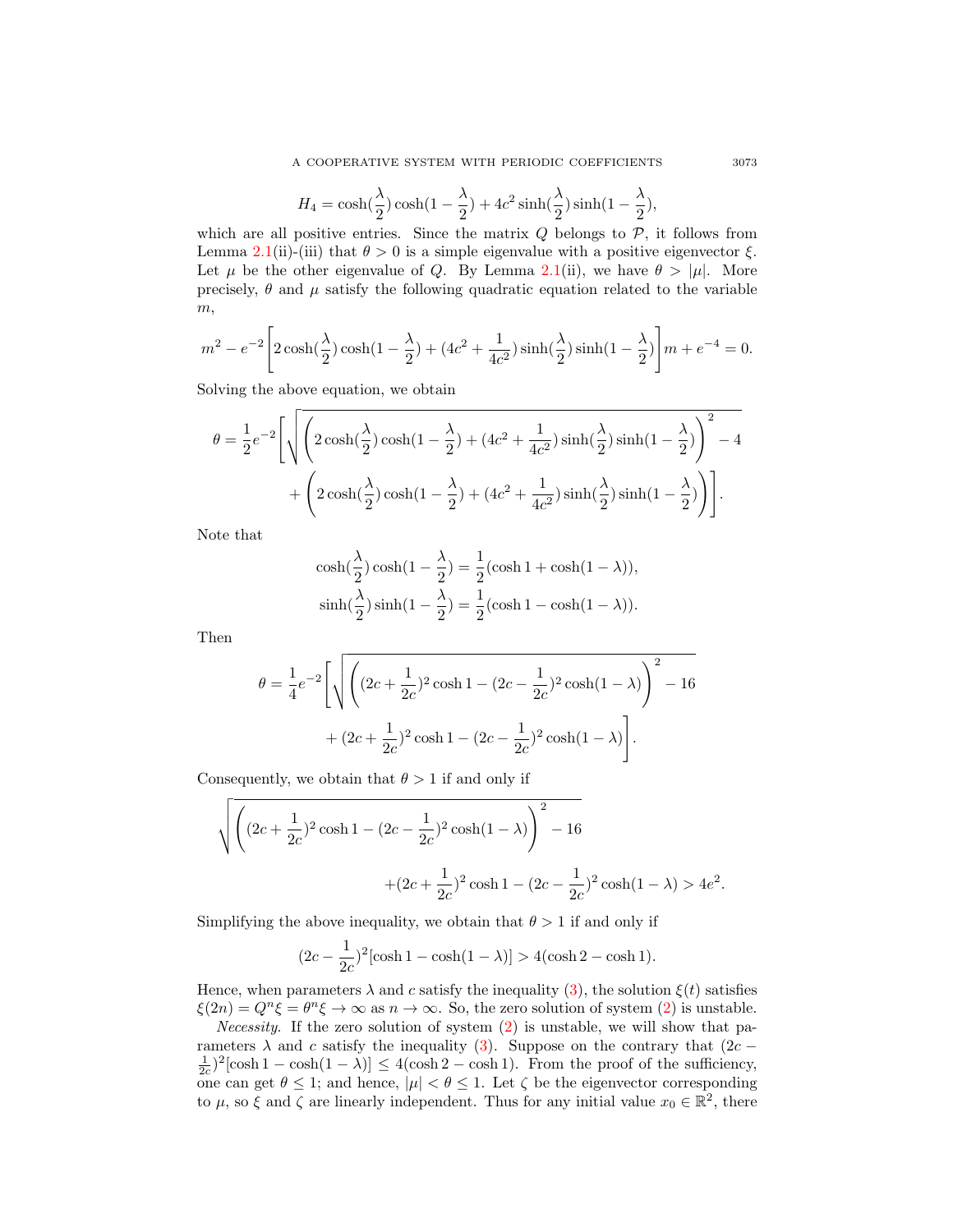exist  $a, b \in \mathbb{R}$  such that  $x_0 = a\xi + b\zeta$ . Then the solution  $x(t; 0, x_0)$  of system [\(2\)](#page-2-0) satisfies

$$
x(2n; 0, x_0) = Q^n x_0 = Q^n(a\xi + b\zeta) = aQ^n \xi + bQ^n \zeta = a\theta^n \xi + b\mu^n \zeta.
$$

As a consequence, it is easy to see that if  $\theta < 1$  then  $x(2n; 0, x_0) \to 0$  as  $n \to \infty$ , which entails that the zero solution of system  $(2)$  is (asymptotically) stable. This is a contradiction to our assumption. On the other hand, if  $\theta = 1$ , then for any  $\epsilon > 0$ , one can choose a and b such that  $|x_0| < \delta = \epsilon$ . Since  $|\mu| < 1$ , there exists an integer  $N > 0$  such that  $|b\mu^n \zeta| < \epsilon$  for any  $n > N$ . Let P be the projection operator onto the  $\xi$ -direction. Noticing that the projection operator  $P$  is bounded, there exists a positive constant C such that  $|x(2n; 0, x_0)| = |a\xi + b\mu^n\zeta| \leq |a\xi| + |b\mu^n\zeta|$  $|Px_0| + |b\mu^n\zeta| \leq C|x_0| + |b\mu^n\zeta| < (2C+1)\epsilon$  as  $n > N$ . Hence, it follows that the zero solution of system [\(2\)](#page-2-0) is Lyapunov stable. This also leads to a contradiction. Thus, we have completed the proof.  $\Box$ 

According to Theorem [2.2,](#page-3-0) we write

$$
U = \left\{ (\lambda, c) : (2c - \frac{1}{2c})^2 [\cosh 1 - \cosh(1 - \lambda)] > 4(\cosh 2 - \cosh 1), \lambda \in (0, 2), c > 0 \right\}
$$

as the unstable region. We have the following optimization of the strategy parameter  $\lambda$  as:

<span id="page-5-0"></span>**Theorem 2.3.** Let  $U_1 = \{ (\lambda, c) \in U : c < \frac{1}{2} \}$  and  $U_2 = \{ (\lambda, c) \in U : c > \frac{1}{2} \}$ . For  $\lambda \in (0, 2)$  and  $c > 0$ , we have the following statements:

- (i) In unstable region  $U_1$ , c attains the maximum at  $\lambda = 1$ .
- (ii) In unstable region  $U_2$ , c attains the minimum at  $\lambda = 1$ .

*Proof.* By the proof of Theorem [2.2,](#page-3-0) the critical relation between parameters  $\lambda \in$  $(0, 2)$  and  $c > 0$  is

$$
(2c - \frac{1}{2c})^2 [\cosh 1 - \cosh(1 - \lambda)] = 4(\cosh 2 - \cosh 1).
$$

We rewrite as

$$
(2c - \frac{1}{2c})^2 = \frac{4(\cosh 2 - \cosh 1)}{\cosh 1 - \cosh(1 - \lambda)}.
$$

Then,

$$
2c - \frac{1}{2c} = \pm 2\sqrt{\frac{\cosh 2 - \cosh 1}{\cosh 1 - \cosh(1 - \lambda)}}.\tag{4}
$$

For simplicity, we denote

$$
m(\lambda) := \sqrt{\frac{\cosh 2 - \cosh 1}{\cosh 1 - \cosh(1 - \lambda)}}.
$$

(i). If  $0 < c < \frac{1}{2}$ , then the equation [\(4\)](#page-3-2) becomes the following form

$$
c^2 + m(\lambda)c - \frac{1}{4} = 0,
$$

which implies that  $c = \frac{-m(\lambda) + \sqrt{m^2(\lambda) + 1}}{2}$  $\frac{\sqrt{m}(\lambda)+1}{2}$ . Due to the continuity and monotonicity of  $m(\lambda)$  with respect to the variable  $\lambda$ , it follows that if  $\lambda \in (0,1)$  then c is increasing as  $\lambda$  increases. Meanwhile, if  $\lambda \in (1,2)$  then c is decreasing as  $\lambda$  increases. So, when  $\lambda = 1$ , c will attain the maximum in unstable region  $U_1$ . This implies that the statement (i) holds.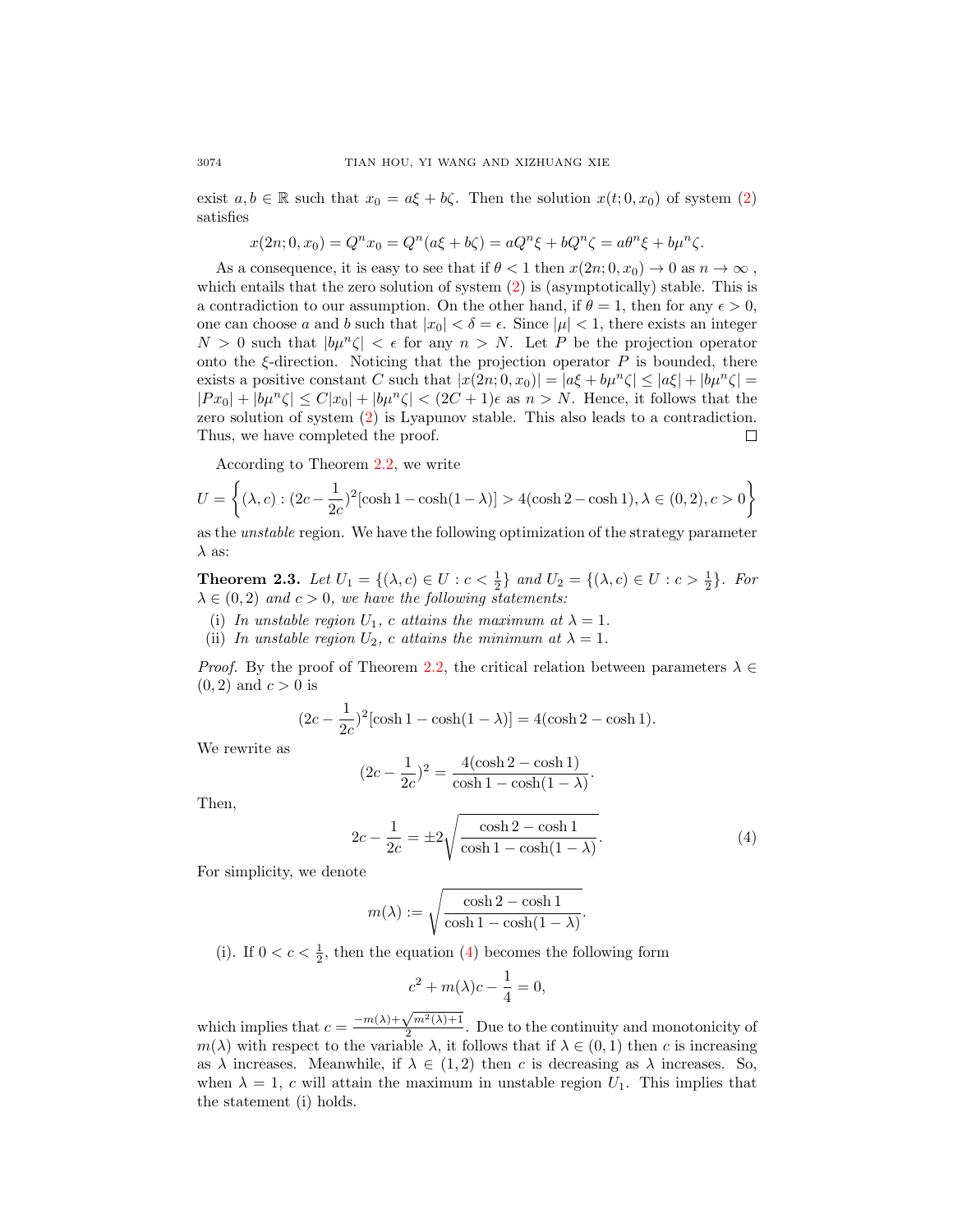(ii). If  $c > \frac{1}{2}$ , then the equation [\(4\)](#page-3-2) turns out to be

$$
c^2 - m(\lambda)c - \frac{1}{4} = 0,
$$

which implies that  $c = \frac{m(\lambda) + \sqrt{m^2(\lambda) + 1}}{2}$  $\frac{m(x)+1}{2}$ . Similarly, if  $\lambda \in (0,1)$  then c is decreasing as  $\lambda$  increases. If  $\lambda \in (1, 2)$  then c is increasing as  $\lambda$  increases. So, when  $\lambda = 1$ , c will attain the minimum in unstable region  $U_2$ , which implies the statement (ii).  $\Box$ 

**Remark 1.** By using Matlab tools, we obtain the  $\lambda$ -c bifurcation diagram of instability for system [\(2\)](#page-2-0) as demonstrated in Figure 2.1.

- (i) When parameters  $\lambda$  and c are chosen in the red region  $U(=U_1 \cup U_2)$ , the zero solution of system [\(2\)](#page-2-0) is unstable.
- (ii) When parameters  $\lambda$  and c are chosen in the green region S, the zero solution of system [\(2\)](#page-2-0) is (asymptotically) stable.
- (iii) When parameters  $\lambda$  and c are chosen on the boundary between the red region U and the green region S, the zero solution of system  $(2)$  is Lyapunov stable (but not asymptotically stable).



The red region U (consists of  $U_1$  and  $U_2$ ) is the unstable region, the green region S is the asymptotically stable region, and the boundary between them are the Lyapunov stable region.

## Figure 2.1

From such bifurcation diagram, one can see that the parameter  $c$  has the maximum and minimum with respect to variable  $\lambda \in (0, 2)$  in the unstable region U.

3. Numerical simulation. In this section, we provide several numerical simulations to illustrate our main results. First, we randomly select the initial values of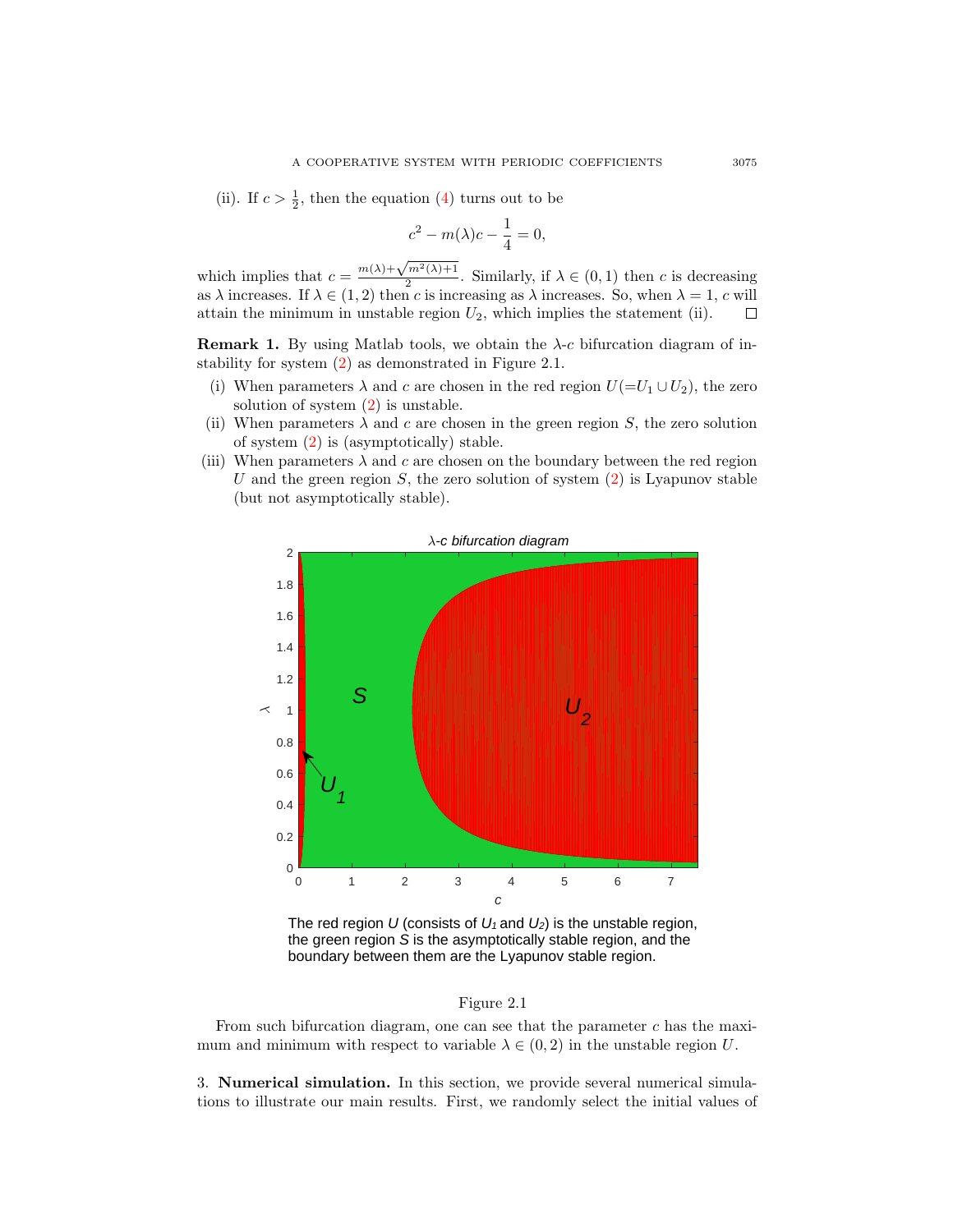parameters  $\lambda$  and c in unstable region  $U = U_1 \cup U_2$  to make the numerical fitting analysis.

When taking  $\lambda = \frac{1}{2} < 1, c = 0.1$  in the unstable region  $U_1$  and initial value  $\xi = (7.7, 2.172)$ , the solution  $\xi(t)$  of system  $(2)$  is shown in Figure 3.1.





By taking  $\lambda = \frac{4}{3} > 1, c = 5$  in the unstable region  $U_2$  and initial value  $\xi =$  $(2.85, 9.585)$ , the solution  $\xi(t)$  of system  $(2)$  is shown in Figure 3.2.





From Figures 3.1-3.2, it is clear that the solutions will grow to infinity as  $t$ increases gradually. We conclude the zero solution of system [\(2\)](#page-2-0) is unstable.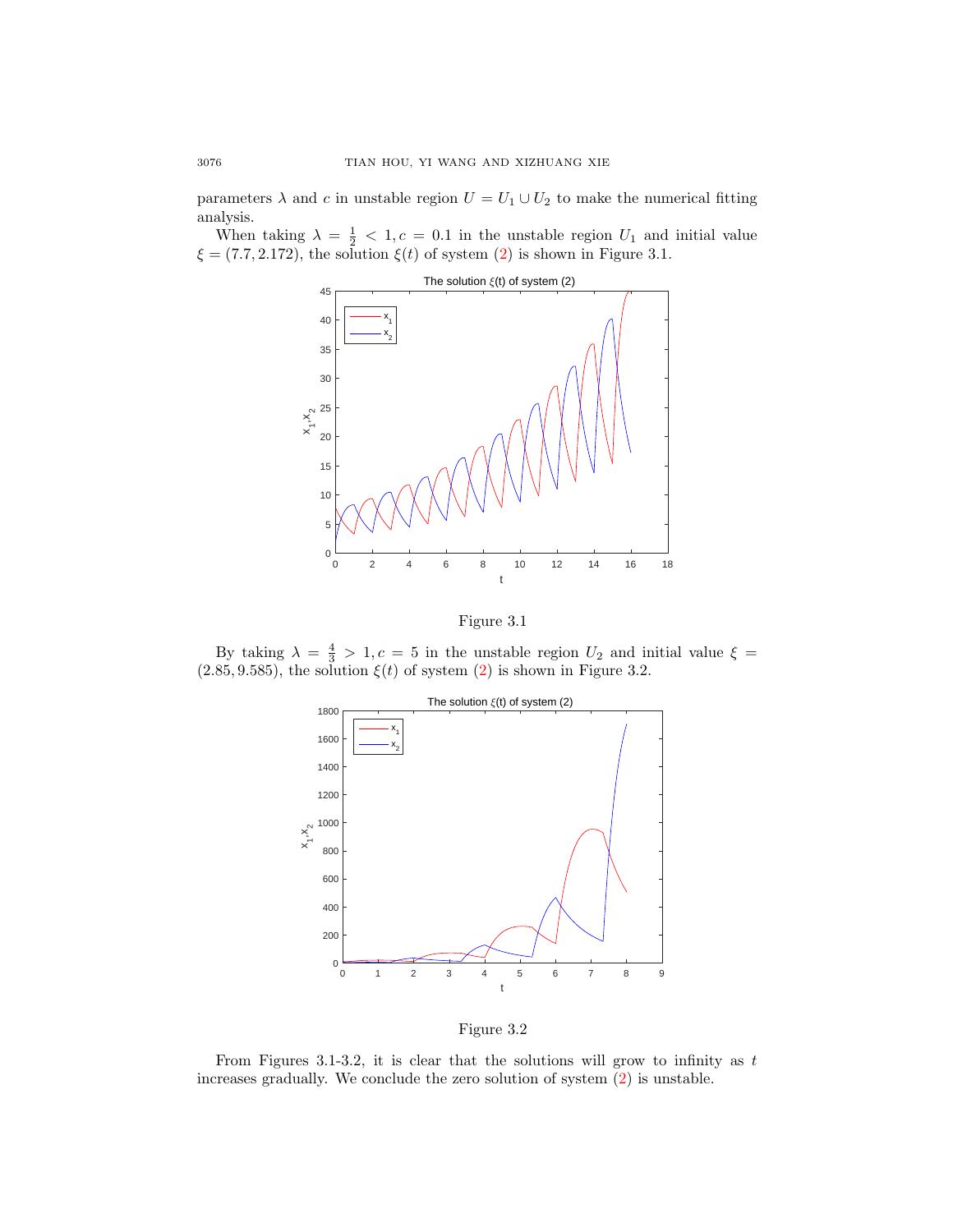Next, we will select parameters  $\lambda$  and c in stable region S. Taking  $\lambda = \frac{1}{2}$  <  $1, c = 2$  and initial value  $\xi = (3.209, 9.471)$ , the solution  $\xi(t)$  of system [\(2\)](#page-2-0) is shown in Figure 3.3.





Now, we take  $\lambda = \frac{4}{3} > 1, c = 2$  and initial value  $\xi = (5.282, 8.491)$ , the solution  $\xi(t)$  of system [\(2\)](#page-2-0) is shown in Figure 3.4.



Figure 3.4

From Figure 3.3-3.4, one can see that all the solutions are asymptotic to zero as t increases to infinity when the values of  $\lambda$  and c are chosen in region S.

4. Discussion. In this paper, we analyze the instability of the zero solution of a cooperative differential system [\(2\)](#page-2-0) with periodic coefficients. By introducing a switching strategy parameter  $\lambda$ , we investigate the bifurcation for instability of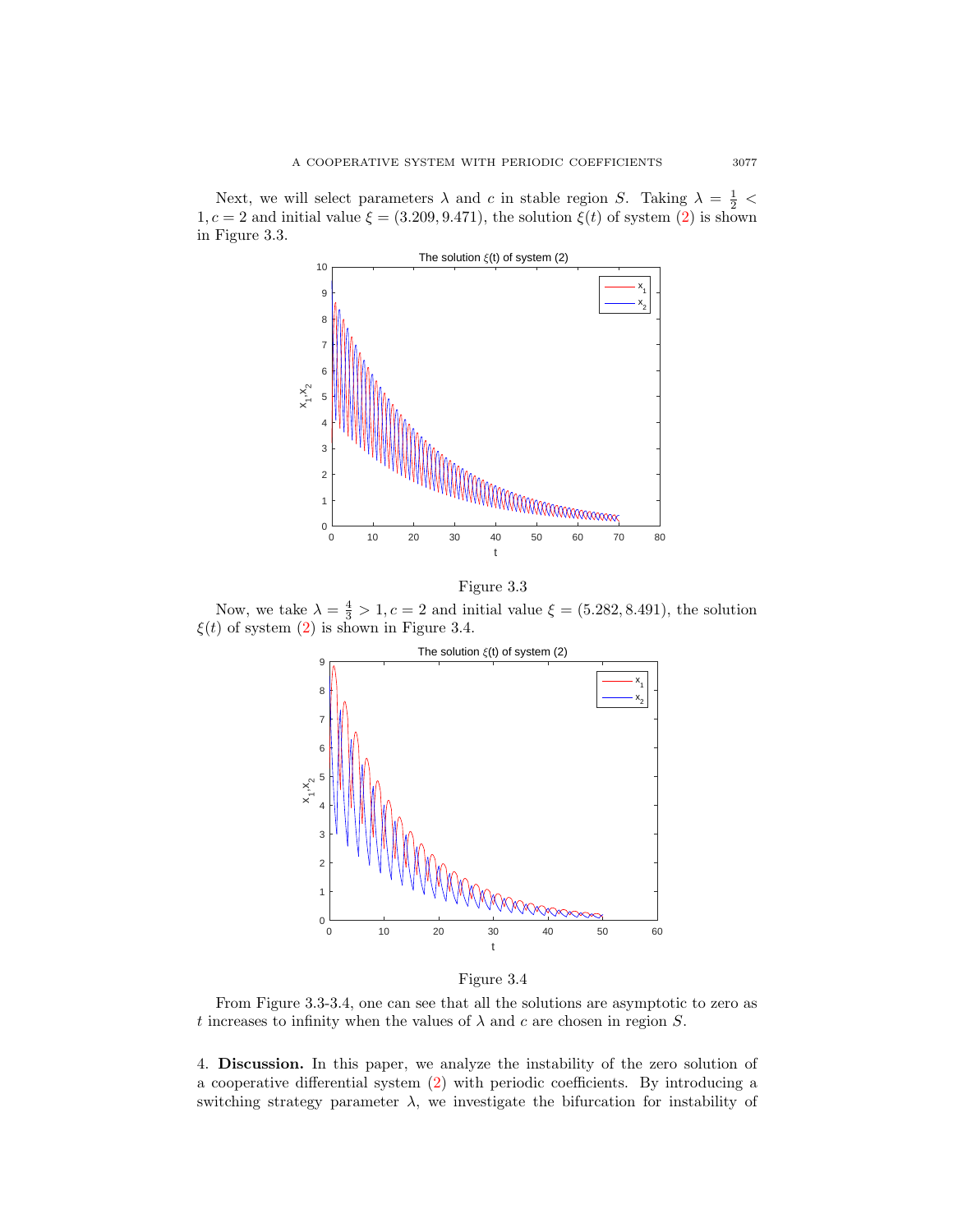the zero solution. Theorem [2.2](#page-3-0) gives a necessary and sufficient condition, which guarantees the instability of zero solution. By taking  $\lambda \in (0, 2)$  as a variable, we obtain that the parameter c can attain the maximum at  $\lambda = 1$  in unstable region  $U_1$ , while it attains the minimum at  $\lambda = 1$  in unstable region  $U_2$  in Theorem [2.3.](#page-5-0) In other words,  $\lambda = 1$  will attain the optimal value either in  $U_1$  or in  $U_2$ . In particular, when  $\lambda = 1$ , the system [\(2\)](#page-2-0) is reduced to system [\(1\)](#page-0-0), which has been investigated in Mierczyński [\[11\]](#page-9-2).

The parameters  $\lambda$ -c bifurcation graph in Figure 2.1 clearly reveals the unstable region and stable region of the zero solution. Moreover, we observe that the instability of the zero solution will disappear gradually when the parameter  $\lambda$  tends to 0 or 2. In order to illustrate our results more vividly, we present numerical simulations to show the main conclusions. Based on the above analysis, we can also make suitable modification on the entries of  $A^{(1)}$  and  $A^{(2)}$  to obtain more analogous results.

In addition, we should bear in mind that the time-periodic differential equations are due to biological applications, such as the results of seasonal changes, availability of food. So it should be emphasized that analogous constructions could be made for quasi-periodic, almost periodic; and more general dependence on time. Meanwhile, in our system [\(2\)](#page-2-0), the switching between the two matrices  $A^{(1)}$  and  $A^{(2)}$  in a period only occurs at one fixed time  $\lambda$  in the interval  $(0,2)$ . If the switching time is allowed to be the random variable, it is also possible to construct more analogous systems (see, e.g.  $[1, 6, 9]$  $[1, 6, 9]$  $[1, 6, 9]$  $[1, 6, 9]$  $[1, 6, 9]$ ). Another possible extension is to consider higher dimension dynamical systems. We will leave them for future research.

Acknowledgments. The authors are grateful to two anonymous referees for their valuable comments and suggestions which led to an improvement of our original manuscript.

## **REFERENCES**

- <span id="page-9-9"></span>[\[1\]](http://www.ams.org/mathscinet-getitem?mr=MR3161648&return=pdf) M. Benaïm, S. Le Borgne, F. Malrieu and P.-A. Zitt, [On the stability of planar randomly](http://dx.doi.org/10.1214/13-AAP924) [switched systems,](http://dx.doi.org/10.1214/13-AAP924) Ann. Appl. Probab, 24 (2014), 292–311.
- <span id="page-9-3"></span>[2] D. H. Boucher, S. James and K. H. Keeler, [The ecology of mutualism,](http://dx.doi.org/10.1146/annurev.es.13.110182.001531) Annual Review of Ecology and Systematics,  $13$  (1982), 315–347.
- <span id="page-9-8"></span>[\[3\]](http://www.ams.org/mathscinet-getitem?mr=MR2435198&return=pdf) K. C. Chang, K. Pearson and T. Zhang, [Perron-Frobenius Theorem for Nonnegative Tensors,](http://dx.doi.org/10.4310/CMS.2008.v6.n2.a12) Commun. Math. Sci., 6 (2008), 507–520.
- <span id="page-9-0"></span>[\[4\]](http://www.ams.org/mathscinet-getitem?mr=MR2224508&return=pdf) C. Chicone, Ordinary Differential Equations with Applications, 2nd edition, Springer-Verlag, New York, 2006.
- <span id="page-9-4"></span>[\[5\]](http://www.ams.org/mathscinet-getitem?mr=MR596837&return=pdf) B. S. Goh, [Stability in models of mutualism,](http://dx.doi.org/10.1086/283384) Amer. Natur., 113 (1979), 261–275.
- <span id="page-9-10"></span>[\[6\]](http://www.ams.org/mathscinet-getitem?mr=MR2329904&return=pdf) L. Gurvits, R. Shorten and O. Mason, [On the stability of switched positive linear systems,](http://dx.doi.org/10.1109/TAC.2007.899057) IEEE Trans. Automat. Control, 52 (2007), 1099–1103.
- <span id="page-9-7"></span>[\[7\]](http://www.ams.org/mathscinet-getitem?mr=MR2182759&return=pdf) M. W. Hirsch and H. L. Smith, Monotone dynamical systems, Handbook of Differential Equations: Ordinary Differential Equations, Vol. II, 239–357, Elsevier B. V., Amsterdam, (2005).
- <span id="page-9-1"></span>[\[8\]](http://www.ams.org/mathscinet-getitem?mr=MR2429450&return=pdf) K. Josić and R. Rosenbaum, [Unstable solutions of nonautonomous linear differential equa](http://dx.doi.org/10.1137/060677057)[tions,](http://dx.doi.org/10.1137/060677057) SIAM Review, 50 (2008), 570–584.
- <span id="page-9-11"></span>[\[9\]](http://www.ams.org/mathscinet-getitem?mr=MR2391183&return=pdf) T. Malik and H. L. Smith, [Does dormancy increase fitness of bacterial populations in time](http://dx.doi.org/10.1007/s11538-008-9294-5) [varying environments?,](http://dx.doi.org/10.1007/s11538-008-9294-5) Bull. Math. Biol., 70 (2008), 1140–1162.
- <span id="page-9-5"></span>[\[10\]](http://www.ams.org/mathscinet-getitem?mr=MR2407721&return=pdf) R. M. May and A. R. McLean, Theoretical Ecology: Principles and Applications, 3nd edition, Oxford, UK, 2007.
- <span id="page-9-2"></span>[\[11\]](http://www.ams.org/mathscinet-getitem?mr=MR3683685&return=pdf) J. Mierczyński, [Instability in linear cooperative systems of ordinary differential equations,](http://dx.doi.org/10.1137/141001147) SIAM Review, 59 (2017), 649–670.
- <span id="page-9-6"></span>[\[12\]](http://www.ams.org/mathscinet-getitem?mr=MR1908418&return=pdf) J. D. Murray, Mathematical Biology I: An Introduction, 3nd edition, Springer-Verlag, New York, 2002.